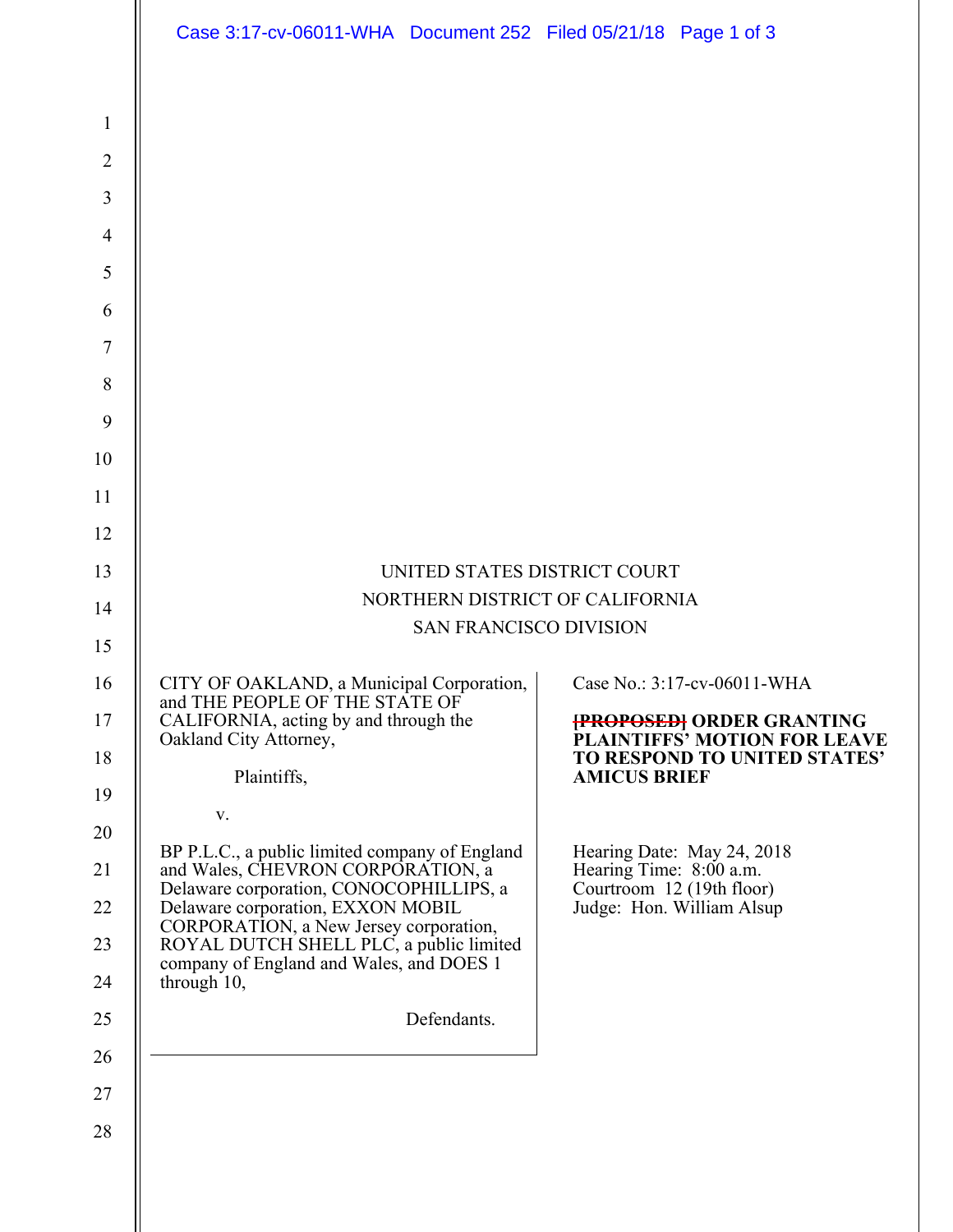|                                                                                     | Case 3:17-cv-06011-WHA Document 252 Filed 05/21/18 Page 2 of 3                                                                                                                                                                                                                                                                           |                                                                                                                                                        |
|-------------------------------------------------------------------------------------|------------------------------------------------------------------------------------------------------------------------------------------------------------------------------------------------------------------------------------------------------------------------------------------------------------------------------------------|--------------------------------------------------------------------------------------------------------------------------------------------------------|
| $\mathbf{1}$<br>$\overline{2}$<br>3<br>$\overline{4}$<br>5<br>6<br>$\tau$<br>8<br>9 | CHEVRON CORP.,<br>Third Party Plaintiff,<br>V.<br>STATOIL ASA,<br>Third Party Defendant.<br>CITY AND COUNTY OF SAN FRANCISCO,<br>a Municipal Corporation, and THE PEOPLE OF<br>THE STATE OF CALIFORNIA, acting by and<br>through the San Francisco City Attorney<br>DENNIS J. HERRERA,<br>Plaintiffs,                                    | Case No.: 3:17-cv-06012-WHA<br><b>{PROPOSED}</b> ORDER GRANTING<br>PLAINTIFFS' MOTION FOR LEAVE<br>TO RESPOND TO UNITED STATES'<br><b>AMICUS BRIEF</b> |
| 10<br>11<br>12<br>13<br>14<br>15<br>16<br>17                                        | V.<br>BP P.L.C., a public limited company of England<br>and Wales, CHEVRON CORPORATION, a<br>Delaware corporation, CONOCOPHILLIPS, a<br>Delaware corporation, EXXON MOBIL<br>CORPORATION, a New Jersey corporation,<br>ROYAL DUTCH SHELL PLC, a public limited<br>company of England and Wales, and DOES 1<br>through 10,<br>Defendants. | Hearing Date: May 24, 2018<br>Hearing Time: 8:00 a.m.<br>Courtroom 12 (19th floor)<br>Judge: Hon. William Alsup                                        |
| 18<br>19<br>20<br>21<br>$22\,$<br>23<br>24<br>25<br>26<br>27<br>28                  | CHEVRON CORP.,<br>Third Party Plaintiff,<br>${\bf V}$ .<br>STATOIL ASA,<br>Third Party Defendant.                                                                                                                                                                                                                                        |                                                                                                                                                        |